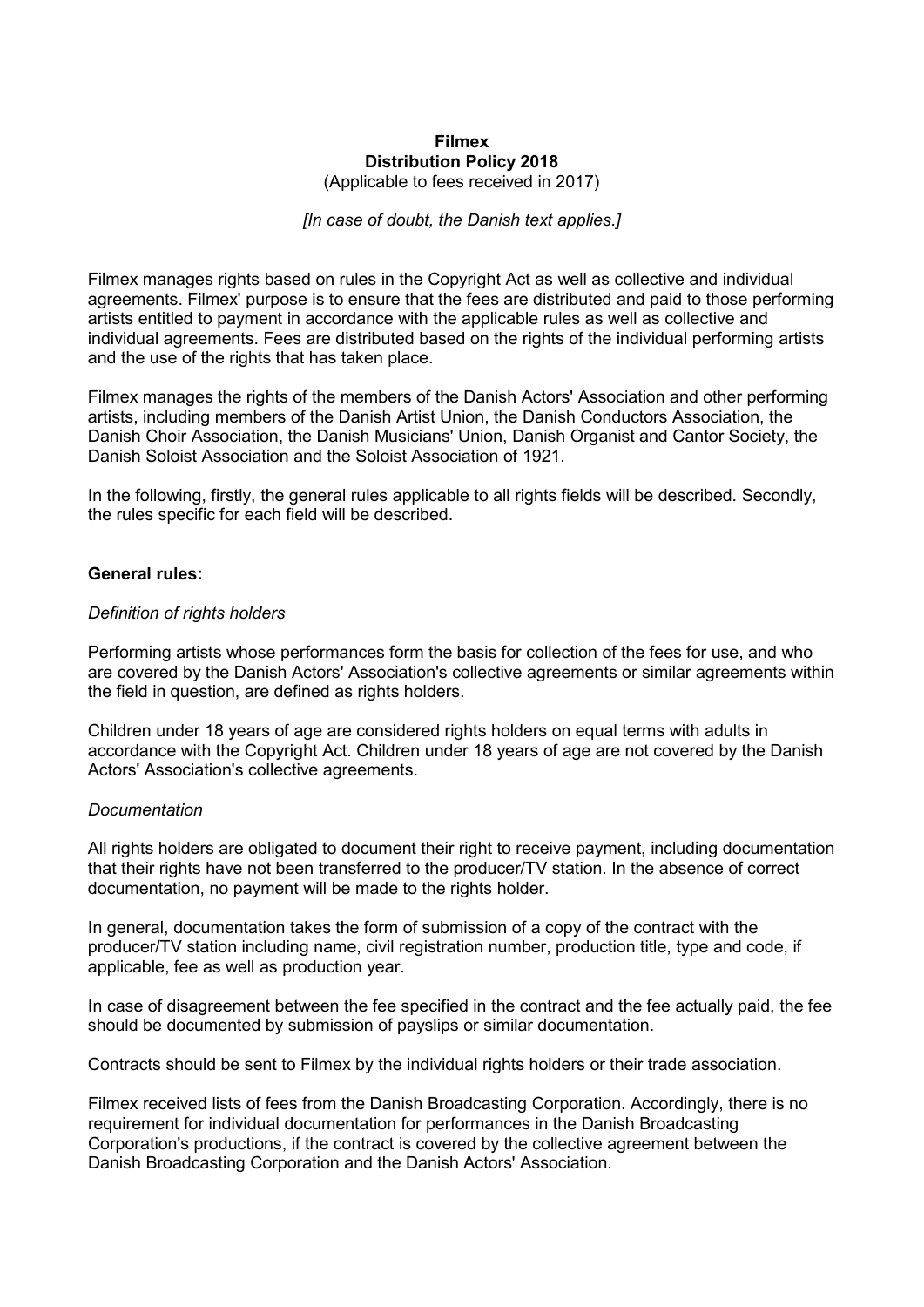# *Payment time*

Filmex will pay fees no later than the end of September in the year following the calendar year in which Filmex has received the fee in question. Accordingly, fees received by Filmex in the calendar year 2017 will be paid to the rights holders before the end of September 2018.

If it is not objectively possible to pay a fee in connection with the annual payment in September, the fee will be paid as soon as possible thereafter.

In the case of fees for film performances (please refer to definition in the specific rules), fees received until the end of August will be paid before the end of September of the year in question, if the primary TV broadcast (first broadcast) has taken place.

### *Payment and declaration to the Danish Tax and Customs Administration (SKAT)*

Fees are paid directly to the individual rights holders.

Payment is made to the NemKonto associated with the rights holder's civil registration number, unless another means of payment has been agreed with the rights holder.

Payment is only made to VAT numbers if justified by a testamentary disposition. The fees paid are declared to SKAT as B income with AM contribution duty.

### *Minimum payment*

If the total payment to which a rights holder is entitled amounts to less than DKK 500, payment is not made. Instead, the amount is reserved and paid when the rights holder in question is entitled to a total payment of more than DKK 500.

#### *Payment on account*

In exceptional cases (such as in case of acute financial need) payment on account may be made. Payment on account requires prior approval from the chair. The powers of decision can be delegated to others by specific agreement.

*Interest*

Interest is added/deducted prior to distribution.

#### *Administration costs*

Administration costs are deducted prior to distribution of fees.

Administration costs are calculated as the direct costs within a specific rights field as well as Filmex' common costs.

The common costs are allocated among the rights fields based on the relative share of the respective fees of the total fees received.

In the case of fees for film performances, with regard to which fees received until the end of August are paid, 5% are deducted for practical reasons.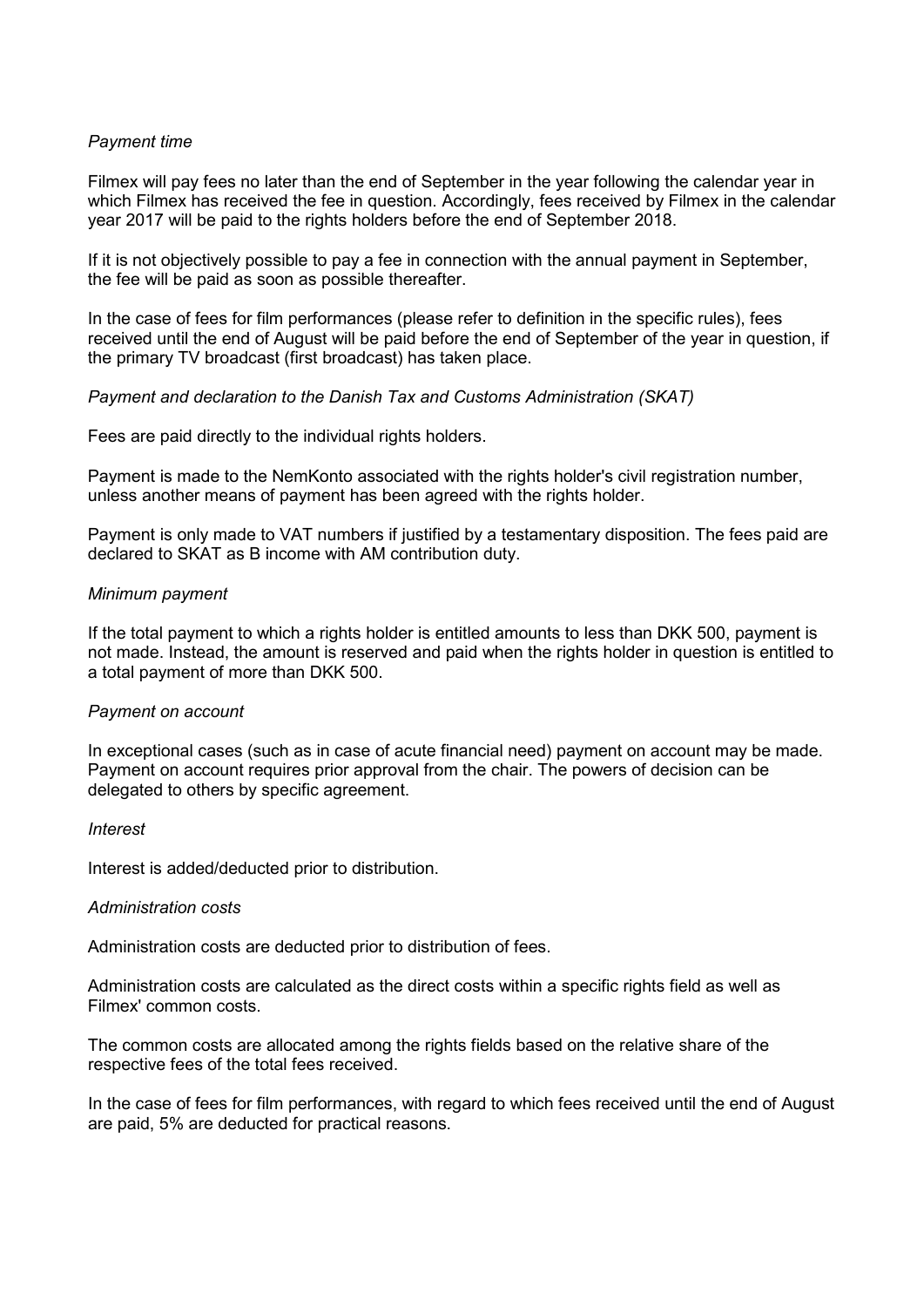# *Administration fee*

After distribution of fees, an administration fee of 10% of the fee to which an individual rights holder is entitled is deducted, the maximum administration fee amounting to DKK 5,000. However, this does not apply to members of the organisations whose members' rights are managed by Filmex.

Upon request, the organisations submit lists of their members to Filmex.

### *Deduction for social, cultural or educational purposes*

After deduction of administration costs, 8% of the fees received (except fees for film performances) are deducted for social, cultural and educational purposes.

### *Fees to distribution via foreign management associations*

In the rights fields within which representation/reciprocity agreements have been entered into with foreign management associations, funds are reserved for payment of fees to such associations based on information from Copydan regarding the share of foreign content on the primary channels.

### *Provisions for subsequently received claims*

9% of the fees received for use in 2017 are set aside for subsequently received claims.

Provisions that have not been paid after 3 years are distributed individually in accordance with the plan of distribution for the year in which the fee was received.

# *Undistributable funds*

If it has not been possible to identify and localise a rights holder within 3 years despite taking all required measures, the fee is deemed to be undistributable.

Undistributable funds are transferred to the rights department of the Danish Actors' Association.

#### *Approval procedure*

The present plan of distribution including additions/amendments, if applicable, is approved annually at Filmex' annual general meeting.

# **Specific rules for individual fields**

#### *Regarding fees for film performances*

Fees for film performances are defined as fees paid to Filmex in accordance with collective and individual agreements, including:

- The producers' payment for feature films, short films and TV series
- The TV stations' payment for sale of physical and digital media as well as foreign sales
- Other payments regarding individual productions

Fees for film performances are distributed to the performers based on the size of their role. The size of the role is determined based on the size of the fee paid to the individual performer.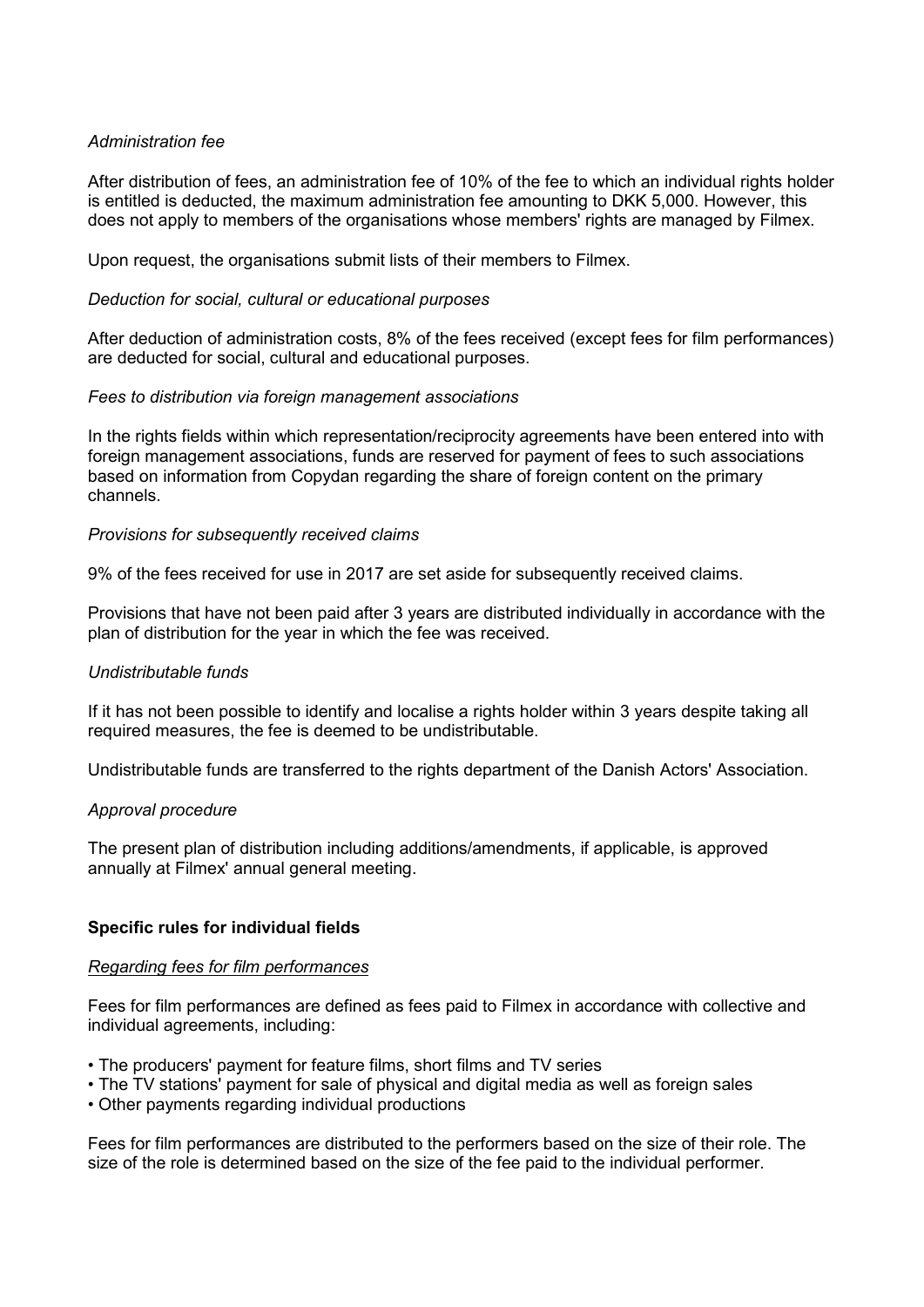With regard to royalties for feature films, the size of the role is determined based on the number of filming days. With regard to older feature films, where the roles were divided into the categories minor, medium and major roles and where information about the number of filming days is not available, it is estimated that:

- A minor role corresponds to 3 filming days
- A medium role corresponds to 8 filming days
- A major role corresponds to 20 filming days

The supplement to which performers in feature films are entitled in accordance with the Feature Films Agreement, § 16.1 (b) is distributed based on the fee paid to the individual performer.

*Regarding fees for cable transmission (fees for distribution of radio and TV signals as well as digital use thereof)*

Filmex receives fees for distribution of radio and TV signals as well as digital use thereof via Copydan World TV *[Copydan Verdens TV]*.

An estimate of 2.5% of the total fee is set aside for payment for radio and 97.5% for TV, as payment for radio channels is included in most TV packages.

The fee is distributed based on the rights of the individual rights holders and the use of the rights that has taken place.

Payment for conversion of payment terms is distributed proportionally between the fees for cable transmission and digital use.

### *Radio*

The right to payment is weighted according to the size of the individual performer's fee as specified in the submitted contract or the Danish Broadcasting Corporation's list of fees (collective agreement code 10, 11 and 12 regarding radio productions).

With regard to commercials, a fixed rate of DKK 2,000 per commercial is applied.

The use of rights is weighted based on the distribution of the individual radio channel from the following fixed values:

- National radio channels 100%
- Regional radio channels 40%
- Local radio channels 10%

#### *TV*

The right to payment is weighted according to the size of the individual performer's fee as specified in the submitted contract or the Danish Broadcasting Corporation's list of fees (collective agreement code 13, 14 and 15 regarding TV productions).

Within certain fields, fixed rates are applied:

- Commercials (video and audio): DKK 5,500 per commercial, the maximum calculated fee amounting to the actual fee.
- Commercial speak (audio only): DKK 2,000 per commercial, the maximum calculated fee amounting to the actual fee.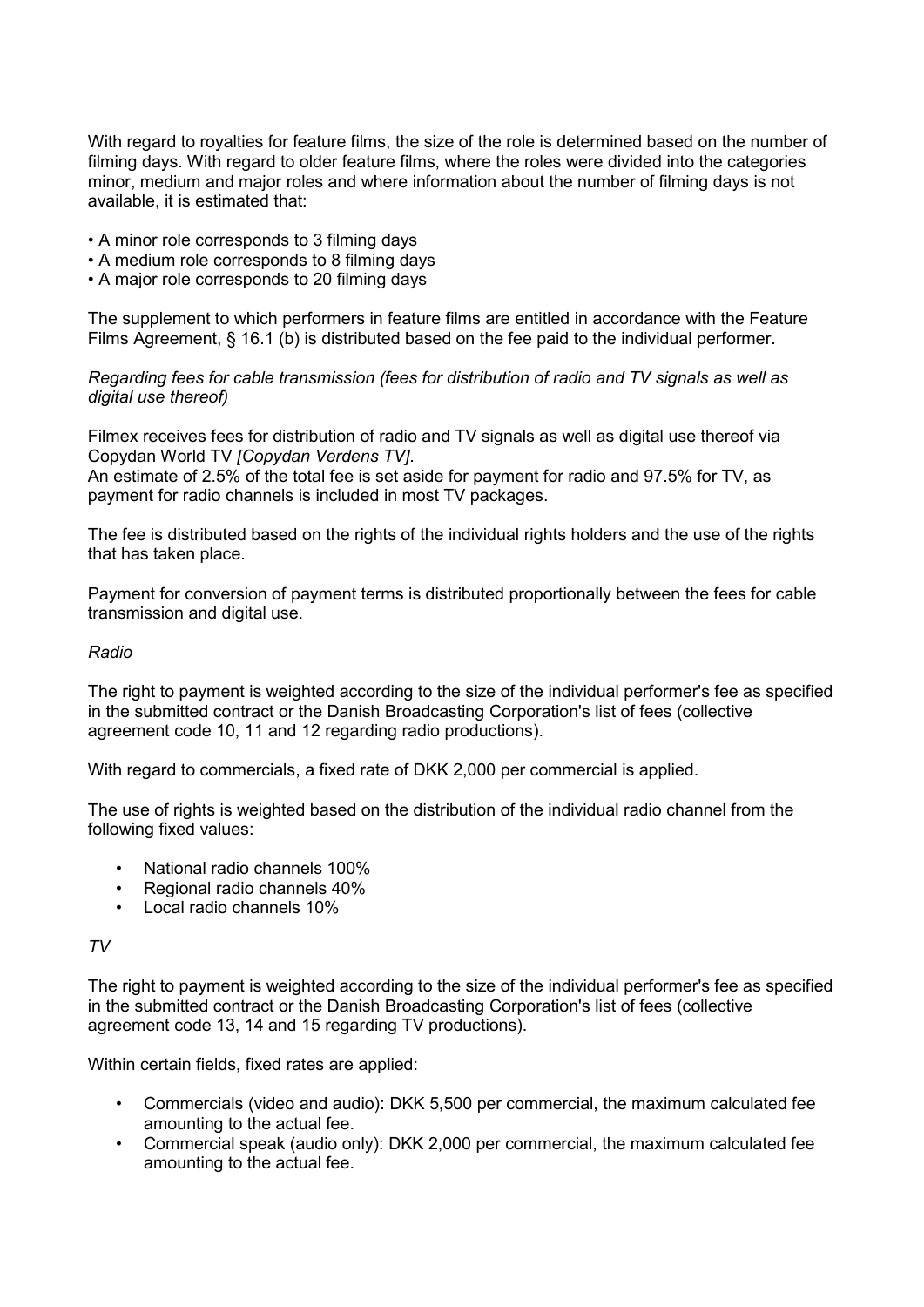- Feature films: Number of filming days x DKK 3,500 regardless of the numbers of broadcasts. Filmex registers broadcasting of feature films produced after 1975 on Danish TV channels.
- Dubbing: Work fee + a maximum of 100%.

The use of rights is weighted based on the channels where the production has been broadcast, using the channel that has the largest distribution according to Gallup (4-point registration) as basis.

For practical reasons, the use of dubbing rights is weighted presupposing broadcast on national TV with the largest distribution, as the entire fee is paid the year in which the production was made.

All commercials are presupposed broadcast on TV2.

If the right of use of a commercial exceeds 12 months, the rights are also included in the distribution of fees in the subsequent year(s) in accordance with current applicable rules.

With regard to foreign productions, distribution is based on audience ratings in accordance with Gallup's basis registration.

# *Digital use*

The funds are distributed between Danish productions (cinema film, docudrama, documentary, short film, series, TV drama) used on all channels.

20% of the funds received are distributed between all productions, regardless of the number of views. Funds are distributed proportionally based on the duration (runtime minutes) of the productions in relation to the total duration. The remaining 80% of the funds are distributed between the production based on actual use, i.e. number of views in relation to the total number of views. The funds allocated to the individual production is distributed to the performers based on the size of the fee of the individual performers.

# *Regarding AVE fees*

Filmex receives fees for use of TV programmes and films in education and communication via Copydan AVE Media *[AVU-medier]*.

The AVE fee is distributed based on the same plan of distribution as cable fees.

# *Regarding TV for seafarers, stationed soldiers, etc.*

If Filmex receives fees for TV broadcasts for seafarers, stationed soldiers, etc. via Copydan, the fee is distributed based on the same plan of distribution as cable fees.

#### *Regarding private copying*

Filmex receives fees for private copying via the Copydan association CulturePlus *[KulturPlus]*. The funds from the scheme constitute compensation to the rights holders for lost earnings from legitimate private copying of TV and film productions.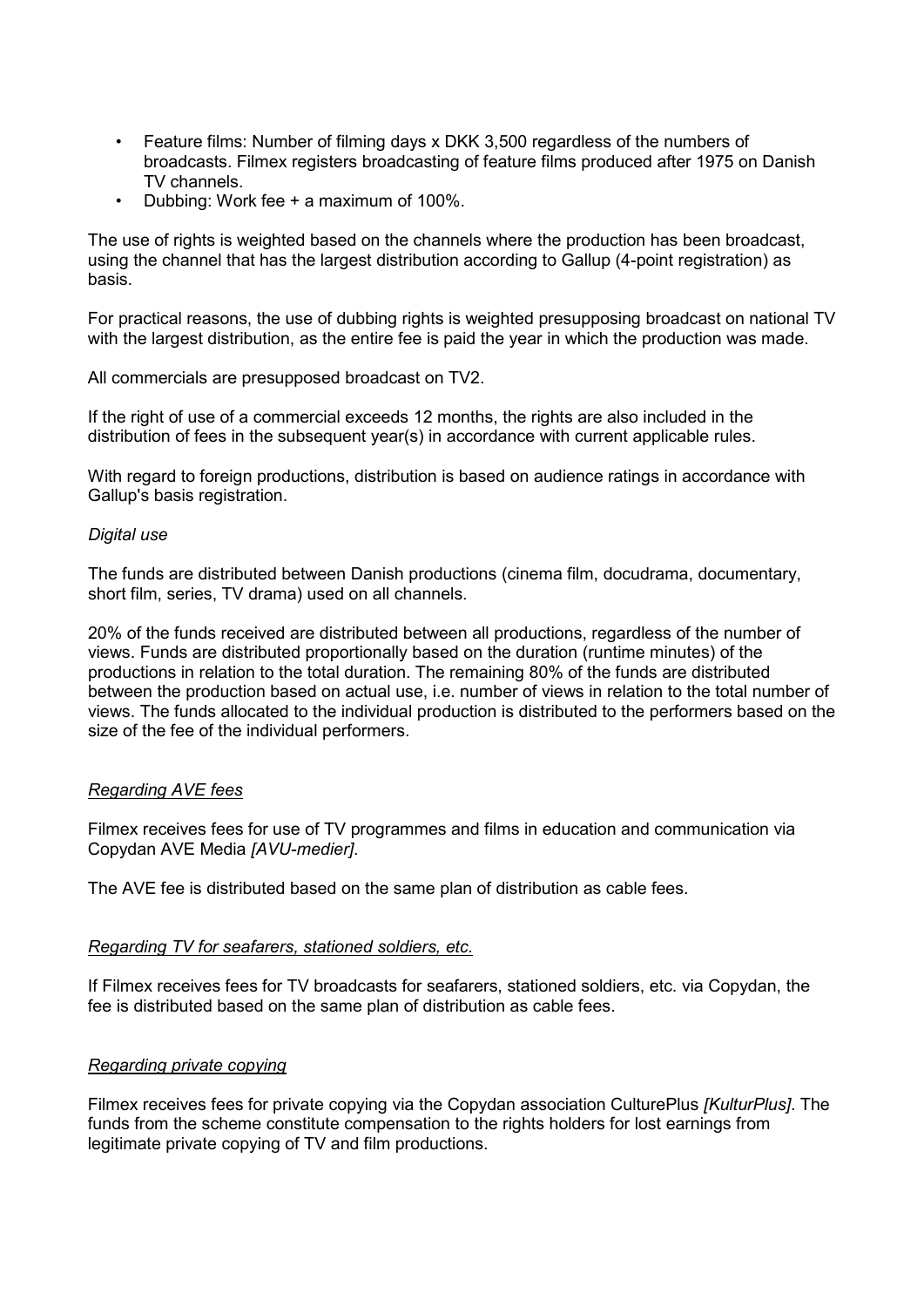CulturePlus pays 1/3 of the funds to the trade associations for collective distribution. 2/3 of the funds are paid for individual distribution.

In the fields covered by the collective agreements of the Danish Actors' Association, the individual distribution is managed via Filmex in accordance with the below plan of distribution agreed with the trade associations.

The fee is divided into a feature film share and a TV share each receiving 50%, as it is presupposed that the extent of private copying is approximately the same for feature film and TV programmes.

### *The feature film share*

Prior to individual distribution, 2,5% of the share is deducted and paid to the Danish Musicians' Union with a view to payment to collectively performing musicians.

The rest is distributed to the performers in feature films that have been broadcast on DR1 and DR2, TV2 and TV-Zulu, TV3 as well as local and regional TV channels and that have been produced in countries where performing artists have the right to receive compensation for private copying, including film dubbed into Danish.

Payment is distributed based on the same plan of distribution as cable fees. With regard to foreign productions, distribution is based on audience ratings in accordance with Gallup's basis registration. Payment to performers in Danish productions is distributed based on the number of filming days x DKK 3,500 regardless of the numbers of broadcasts.

#### *The TV share*

Prior to individual distribution, 5% of the share is deducted with a view to payment to collectively performing musicians/choir singers. Of the 5%, 92% paid to the Danish Musicians' Union and 8% to the Danish Choir Association.

The rest is distributed to the performers in the Danish Broadcasting Corporation's productions (within the collective agreement fields 03, 07, 08, 09, 10, 12, 13, 14,15, 16, 17, 18 and 19) as well as to performers in corresponding TV productions.

Payment is distributed based on the same plan of distribution as cable fees.

With regard to foreign productions, distribution is based on audience ratings in accordance with Gallup's basis registration.

Payment to performers in Danish productions is distributed based on the number of filming days x DKK 3,500 regardless of the numbers of broadcasts. A maximum of DKK 9,000 per filming day can be included in the basis of calculation.

#### *Regarding the Danish Broadcasting Corporation's archive*

The agreement covers the Danish Broadcasting Corporation's payment for the following use of its own productions:

- 500 hours of on-demand archive material on the Danish Broadcasting Corporation's own platforms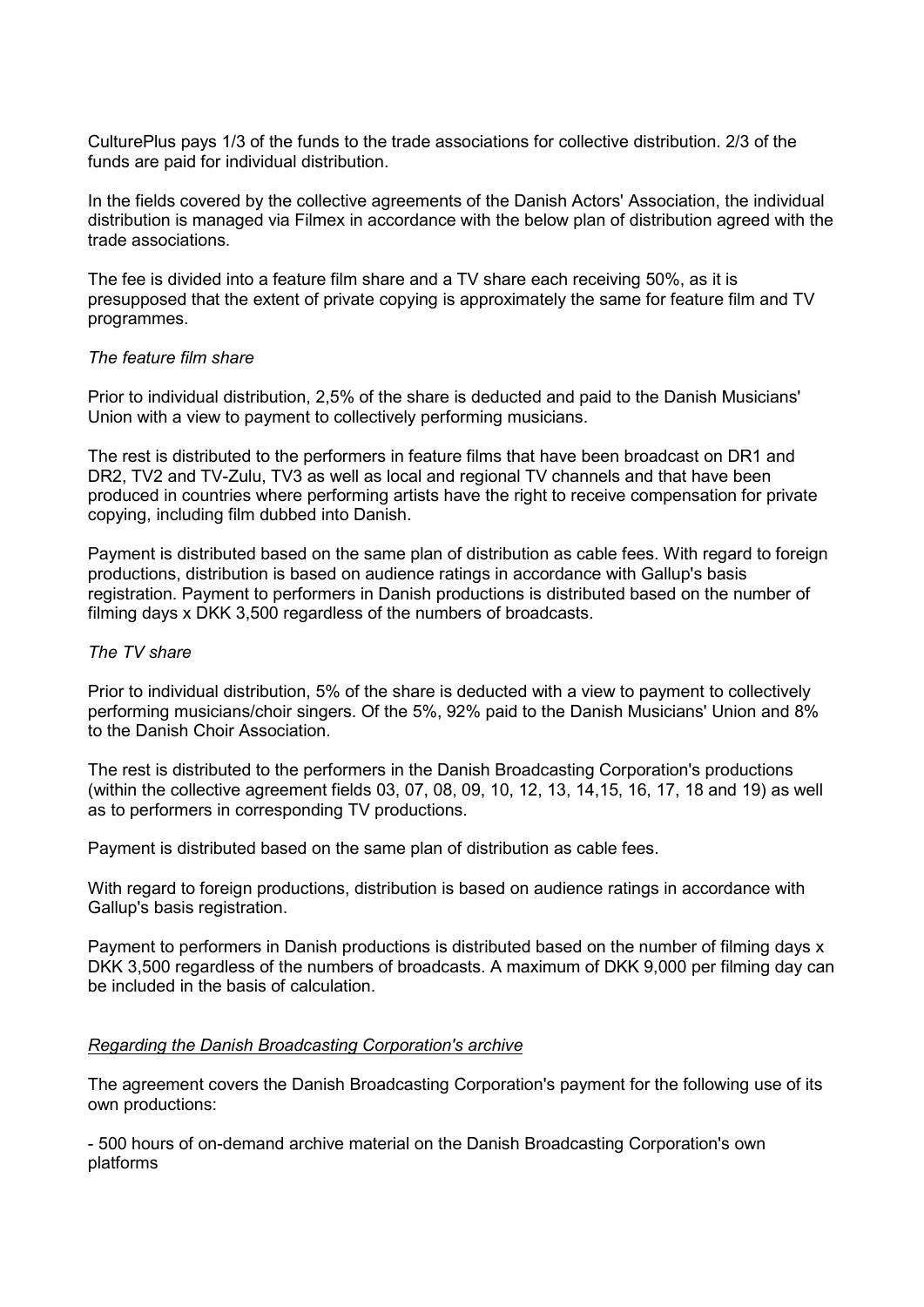- 40 hours of new on-demand drama

- Repeat broadcasts of archive material on Ramasjang, DR K, DR Ultra and DR 3 (specialised channels)

- Repeat broadcasts of archive material on radio
- Cuts on all platforms
- Archive material on kulturarv.dk

Please note that the rights of performers expire 50 years after the first broadcast of a production in accordance with the Copyright Act, § 65.2. No rights funds are allocated to productions that are no longer copyright protected.

*On-demand use (500 hours of archive material and 40 hours of new drama material on dr.dk as well as archive material on kulturarv.dk)* 

Based on data received from the Danish Broadcasting Corporation, two lists are prepared of productions with performances by actors (i.e. performers covered by the collective agreement between the Danish Actors' Association and the Danish Broadcasting Corporation):

- drama and non-drama produced before the hold-back periods of 10 and 6 years, respectively (500 hours of archive material)

- drama with first broadcast after expiry of the 10-year hold-back period (40 hours of new drama)

Based on the list of productions used in accordance with the agreement's provision on 500 hours of archive material made available on dr.dk and kulturarv.dk, 20% of the funds received are distributed between all productions that have been made available, regardless of the number of views. Funds are distributed proportionally based on the duration (runtime minutes) of the productions in relation to the total duration. The remaining 80% of the funds are distributed between the production based on actual use, i.e. number of views in relation to the total number of views. The funds allocated to the individual production is distributed to the performers based on the size of the fee of the individual performers.

The list of newer drama productions is reviewed and productions that have been broadcast in accordance with the rules of the collective agreement are excluded, as these broadcasts are not covered by the archive agreement.

With regard to the remaining productions (i.e. productions made available in accordance with the agreement's provision on 40 hours of new drama) 20% of the funds received are distributed between all productions that have been made available based on the duration (runtime minutes) of the productions in relation to the total duration. The remaining 80% of the funds are distributed between the production based on actual use, i.e. number of views in relation to the total number of views. The funds allocated to the individual production is distributed to the performers based on the size of the fee of the individual performers.

# *Specialised channels*

Based on lists received from the Danish Broadcasting Corporation of all broadcasts on the included channels, all productions with performances by actors (i.e. performers covered by the collective agreement between the Danish Actors' Association and the Danish Broadcasting Corporation) are identified. Subsequently, the funds received in accordance with the plan of distribution are distributed proportionally between the productions based on the duration (runtime minutes) of the productions in relation to the total duration. The funds allocated to the individual production is distributed to the performers based on the size of the fee of the individual performers.